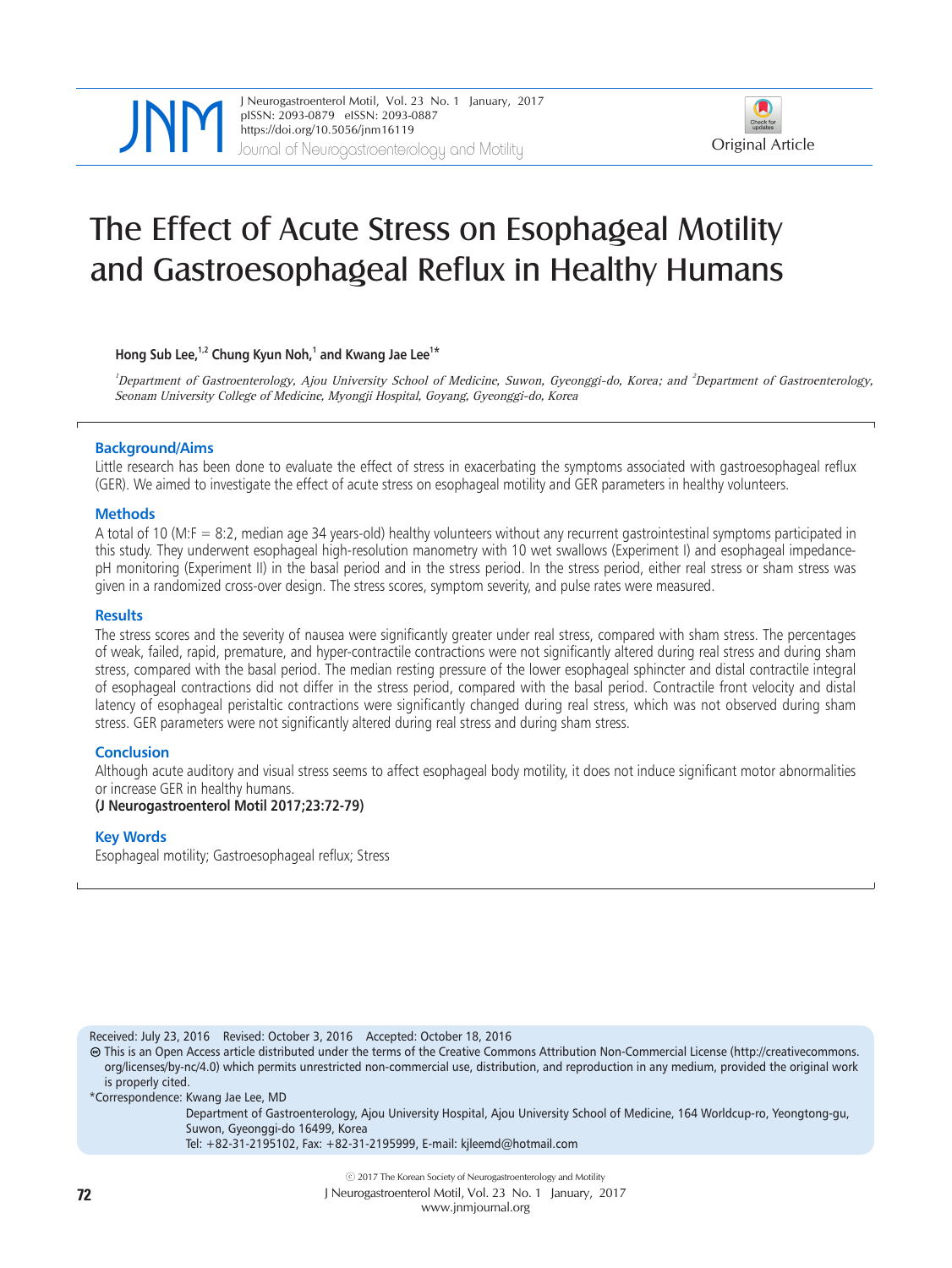## **Introduction**

Psychological stress is known to play a crucial role in the pathogenesis of gut motility abnormalities.<sup>1,2</sup> Previous animal studies have shown that acute psychological or physical stress is associated with motor and sensory abnormalities that can be seen in patients with functional gastrointestinal disorders.<sup>3-5</sup> Accordingly, emotional stress is believed to be a precipitating factor of gastrointestinal symptoms in patients with functional gastrointestinal disorders. Similarly, evidence suggests that stress plays an important role in the presentation of gastroesophageal reflux disease  $(GERD)$ <sup>67</sup> Stress is presumed to exacerbate symptoms associated with gastroesophageal reflux. However, little research has been done to evaluate the effect of stress in exacerbating the symptoms associated with gastroesophageal reflux. Previous studies showed that stress increased symptom perception by enhancing esophageal sensitivity to gastroesophageal reflux.<sup>8-10</sup> However, it is still debatable whether or not stress influences esophageal motility and gastroesophageal reflux. A few studies regarding the effect of stress on esophageal motility and gastroesophageal reflux have shown controversial results.<sup>11-13</sup>

Diverse models to induce psychological stress have been used in healthy volunteer studies. To induce acute stress, validated dichotomous listening has been commonly used. Such methodology has been validated in inducing psychological and mental stress. $14-17$ 

In the present study, we aimed to investigate the effect of acute stress on esophageal motility and gastroesophageal reflux parameters in healthy volunteers.

# **Materials and Methods**

#### Subjects

A total of 10 healthy volunteers (2 women and 8 men; median age 34 years; age range 31-37 years) who had no recurrent gastrointestinal symptoms participated in the study. Exclusion criteria included erosive esophagitis on endoscopy; a history of gastrointestinal, neurological or psychiatric disorders; patients on medication that may affect gastrointestinal motility and sensitivity; patients suffering from a severe medical illness; and pregnancy. This study was approved by the institutional review board of Ajou University Hospital. All participants gave informed consent to participate in the study.

#### Study Design

This study was performed in a prospective, randomized, crossover design. Subjects participated in 2 separate experiments including the experiment with high-resolution esophageal manometry (HRM) measurement (Experiment I) and the experiment with esophageal multichannel impedance-pH measurement (Experiment II). They underwent esophageal HRM with 10 wet swallows (Experiment I) and esophageal impedance-pH monitoring (Experiment II) in the basal period and in the stress period. In the stress period, either real stress or sham stress was given in a randomized cross-over design. The eligibility of the participants was determined before the start of the experiments.

Subjects were instructed to fast overnight and abstain from caffeine, alcohol, strenuous exercise, and any medication 24 hours



Figure 1. The study protocol. This study was performed in a prospective, randomized, cross-over design. Subjects participated in 2 separate experiments including the experiment with high-resolution esophageal manometry (HRM) measurement (Experiment I) and the experiment with esophageal multichannel impedance-pH measurement (Experiment II). They underwent esophageal HRM with 10 wet swallows (Experiment I) and esophageal impedance-pH monitoring (Experiment II) in the basal period and in the stress period. In the stress period, either real stress or sham stress was given in a randomized cross-over design. Assessment of stress levels and symptoms, and measurement of pulse rates.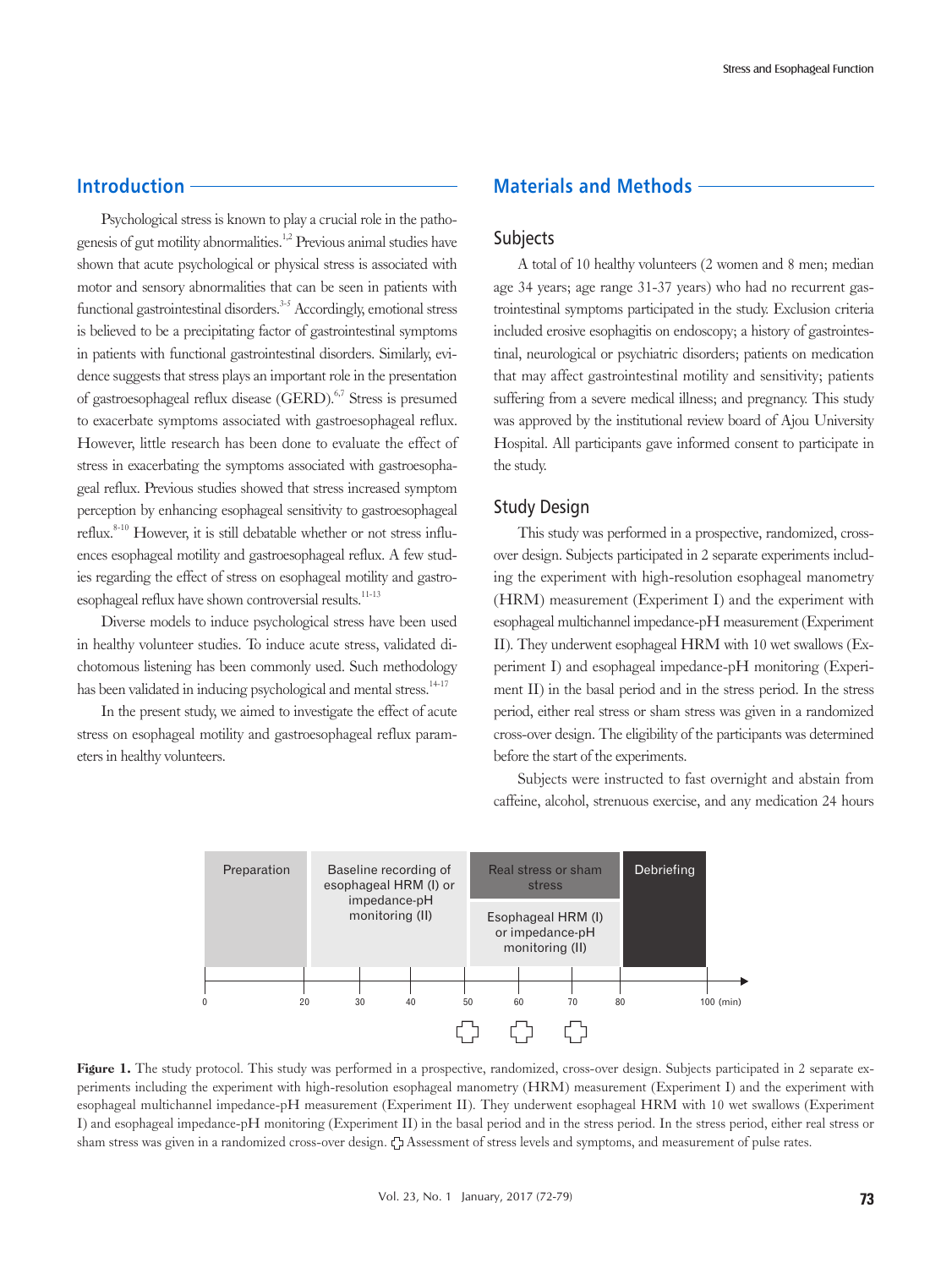before the experiment. All experiments started at the same morning time (9 AM). As depicted in Figure 1, the experiment I included the preparation period (20 minutes), the baseline recording of esophageal HRM (30 minutes), the recording of esophageal HRM under either real stress or sham stress (30 minutes), and the debriefing period (20 minutes). On arrival on each study day, subjects sat in a quiet room and were allowed enough time to relax. Following this, a manometry catheter was inserted transnasally, and the subjects were allowed a period of acclimation to get used to the presence of the catheter. In the baseline recording, they underwent 10 wet swallows. Subsequently, 10 wet swallows were repeated under either real stress or sham stress. The severity of emotional stress and symptoms (heartburn, regurgitation, nausea, epigastric pain, and epigastric burning) perceived during the experiment was assessed using a 10-cm description-anchored visual analogue scale. Subjects were asked to mark this before the onset of stress and after 10 and 20 minutes of stress (Fig. 1). Pulse rates were also measured at the same time.

#### Real and Sham Stress

Studies were performed in a quiet, private room. Since the degree of acute auditory stress might be weak to activate the hypothalamic-pituitary-adrenal axis or the autonomic nervous system, visual stress was added to the auditory stress. In the real stress experiment, 2 different types of music were simultaneously delivered using separated stereo earphone channels at a level of 75 dB while looking at a series of horror pictures. Folk music in a foreign language was played in one ear and 'heavy metal' music in the other ear. In the experiment of sham stress, relaxing music (background piano music) was delivered through both stereo earphone channels while looking at a series of peaceful pictures consisting of baby, pets, nice scenery, and so on.

#### Esophageal High-resolution Manometry

HRM was performed using a 22-channel water-perfused silicone esophageal catheter (Solar GI HRM; Medical Measurement Systems, Enschede, The Netherlands). Bi-distilled water circulated through the catheter at a constant flow of 0.6 mL/min. The perfusion capillary was oriented radially, spaced at 1 cm in the areas recording the esophagogastric junction and 2 cm in the areas of the esophageal body. The manometric study was performed with a total of 10 saline (5 mL) swallows, at 30 second-intervals, in each patient in a semi-recumbent position. Pressure changes were transmitted to external transducers that transform the information in electric signals. Data obtained through the computerized system was analyzed with a specific software (Solar GI HRM; Medical Measurement Systems). The mean resting lower esophageal sphincter (LES) pressure, distal contractile integral, contractile front velocity, and distal latency of esophageal contractions were calculated, based on the criteria of the Chicago classification.<sup>18</sup>

## Esophageal Impedance-pH Monitoring

Combined impedance-pH monitoring was performed using an ambulatory multichannel intraluminal impedance-pH system (Zephyr; Sandhill Scientific Inc, Highlands Ranch, CO, USA). The LES was localized by esophageal manometry. The catheter included four impedance measuring sites located in the distal esophagus at 3, 5, 7 and 9 cm, and 2 impedance measuring sites in the proximal esophagus at 15 and 17 cm above the LES. An antimony pH sensor was located 5 cm above the LES. Impedance-detected reflux episodes were classified as "acid" if the pH sensor recorded a decline in pH below 4, or as "non-acid" if the pH remained above 4 during the bolus presence time in the esophagus. The following parameters were obtained from impedance-pH monitoring: total percent of bolus exposure time (BET), total percent of distal esophageal acid exposure time (EAET), esophageal bolus clearance time (BCT; in seconds), and esophageal acid clearance time (ACT; in seconds). BET was defined as the sum of the duration of all reflux episodes (regardless of pH) divided by the time monitored. BCT was defined as the time, in seconds, from a 50% drop in impedance until recovery and above (5 cm above LES). EAET was defined as the percentage of time in which the distal esophageal pH was less than 4. ACT was defined as the time, in seconds, from pH below 4 until pH above 4.

#### Statistical Methods

All data are expressed as mean ± standard deviation. Paired <sup>t</sup> test was used for comparing parameters between the baseline and stress periods. Comparison of stress scores, symptom severity values, and pulse rates between real and sham stress experiments was also performed by the paired t test. The  $P$ -value  $\leq 0.05$  was considered statistically significant. The Statistical Package for Social Sciences for Windows version 11 (IBM Corp, Armonk, NY, USA) was used for all analyses.

#### **Results**

#### Stress Scores, Symptom Severity, and Pulse Rates

The protocol of stress induction was well-tolerated in all sub-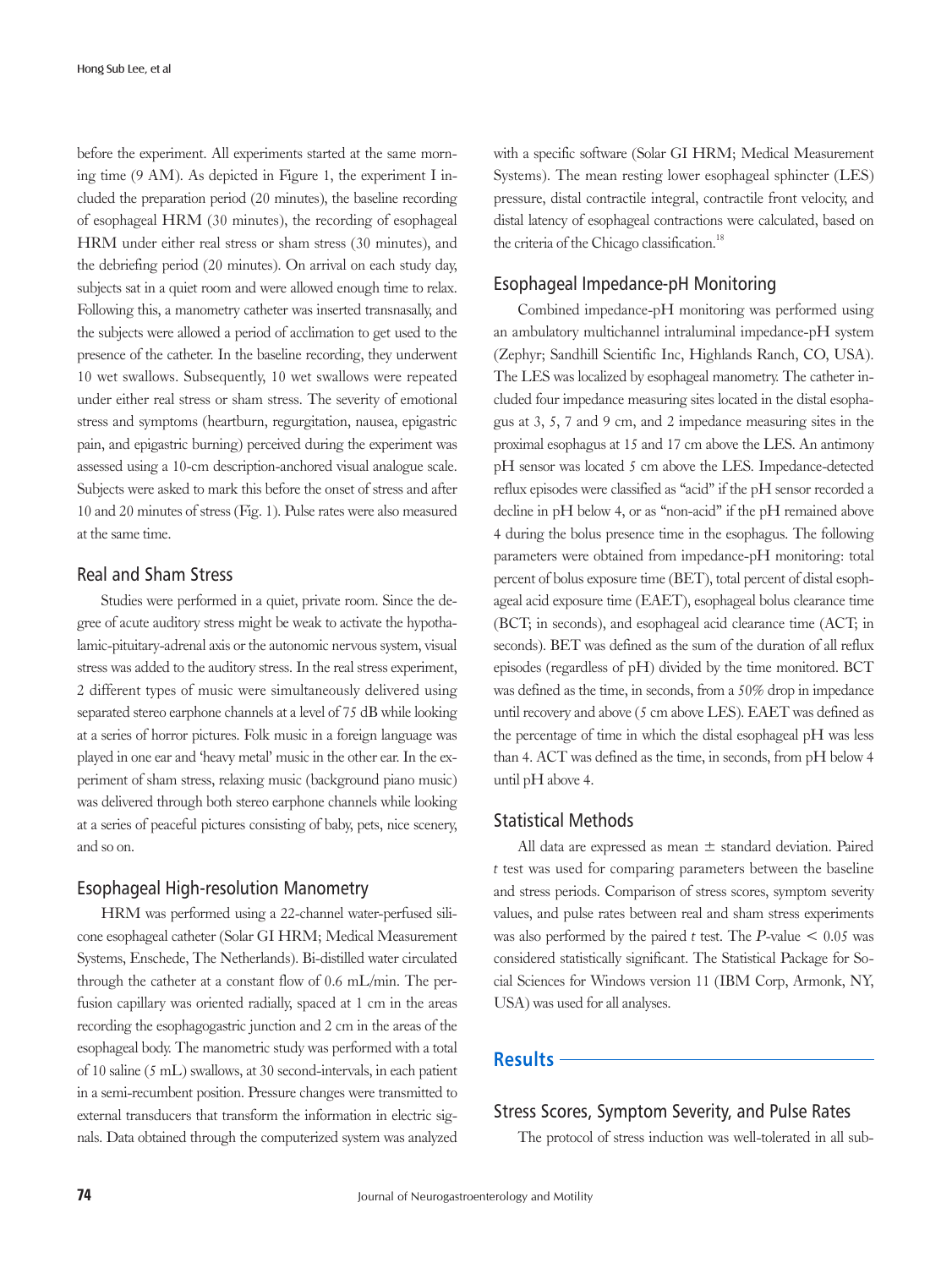jects. The average of stress scores measured 2 times at an interval of 10 minutes in the stress period of Experiment I and Experiment II was significantly greater under real stress, compared with sham stress. The average of nausea scores measured 2 times at an interval of 10 minutes in the stress period of Experiment I and Experiment II was significantly higher under real stress, compared with sham stress. The average scores of other symptoms such as heartburn, regurgitation, epigastric pain, and epigastric burning measured during real stress was not significantly different from that measured during sham stress. The average pulse rates measured during real stress were significantly higher than those measured during sham stress (Table 1).

Table 1. Comparison of Stress Scores, Symptom Severity, and Pulse Rates Between Real and Sham Stress

| Parameters         | <b>Stress</b>    | Sham           | $P$ -value <sup><math>a</math></sup> |
|--------------------|------------------|----------------|--------------------------------------|
| Stress score       | $5.9 \pm 2.6$    | $2.4 \pm 0.9$  | < 0.001                              |
| Heartburn          | $0.2 \pm 0.4$    | 0              | 0.168                                |
| Regurgitation      | $\left( \right)$ | 0              | <b>NS</b>                            |
| <b>Nausea</b>      | $2.7 \pm 2.3$    | $0.4 \pm 0.5$  | 0.003                                |
| Epigastric pain    | $0.7 \pm 0.9$    | $0.6 \pm 0.8$  | 0.343                                |
| Epigastric burning | $0.7 \pm 0.8$    | $0.5 \pm 0.7$  | 0.168                                |
| Pulse rates (/min) | $88.8 \pm 9.8$   | $77.2 \pm 7.3$ | < 0.001                              |

a Paired t test between real and sham stress.

Values are presented as mean  $\pm$  standard deviation.



Figure 2. Contractile front velocity of esophageal peristaltic contractions. Contractile front velocity of esophageal peristaltic contractions was significantly decreased during real stress, compared with the baseline period (A), but not during sham stress (B).



Figure 3. Distal latency of esophageal peristaltic contractions. Distal latency of esophageal peristaltic contractions was significantly increased during real stress, compared with the baseline period (A), but not during sham stress (B).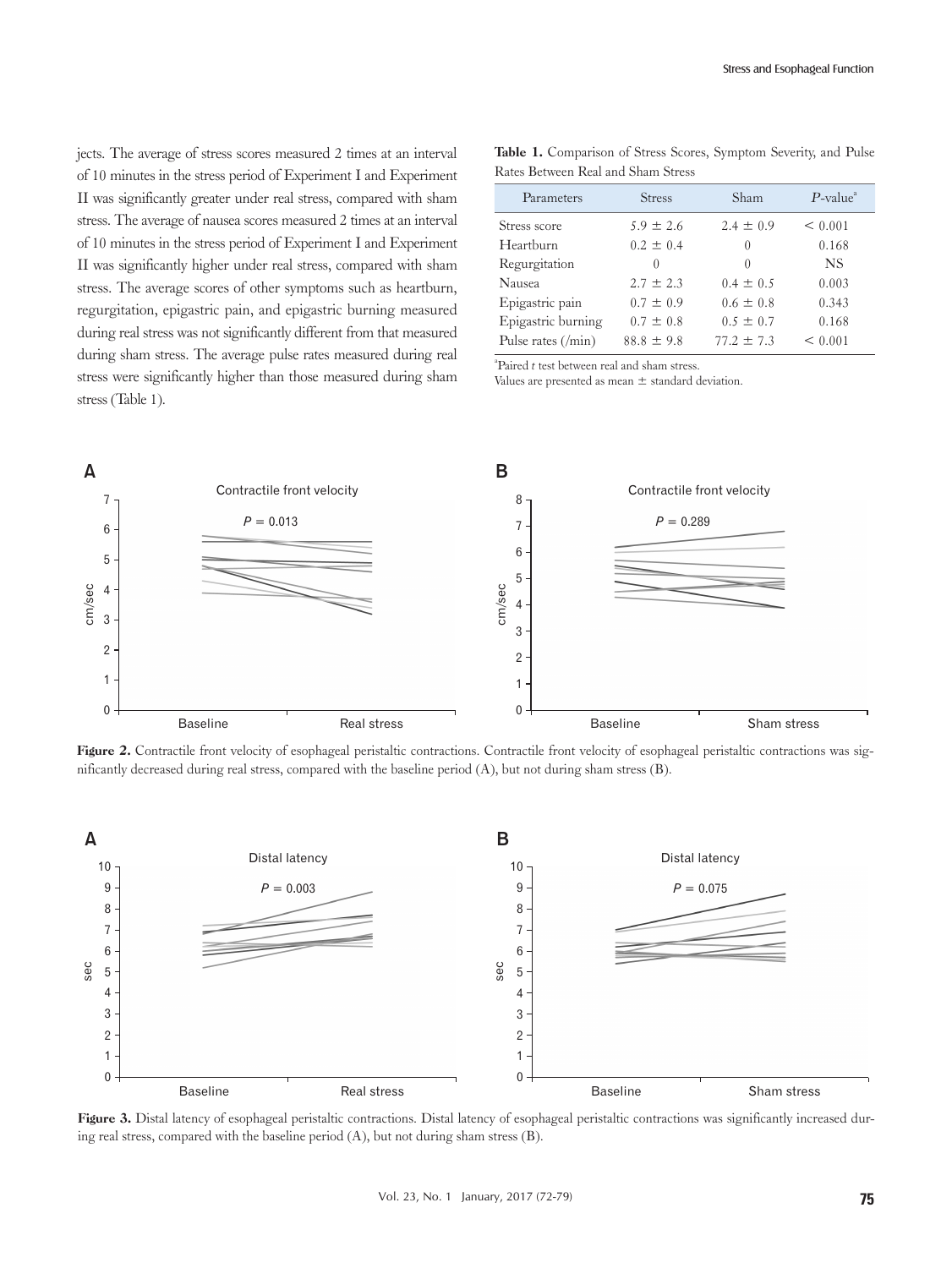Table 2. Parameters of High-resolution Manometry During Real and Sham Stress

| Parameters                                               | Baseline           | Stress period      | $P$ -value <sup><math>a</math></sup> |
|----------------------------------------------------------|--------------------|--------------------|--------------------------------------|
| Sham stress                                              |                    |                    |                                      |
| Weak contraction $(\%)$                                  | $7.0 \pm 16.4$     | $8.0 \pm 14.0$     | 0.823                                |
| Failed contraction (%)                                   | $\theta$           | $\theta$           |                                      |
| Rapid contraction (%)                                    | $\theta$           | $1.0 \pm 3.2$      | 0.343                                |
| Premature contraction $(\%)$                             | $\Omega$           | $\theta$           |                                      |
| Hyper-contractile $(\%)$                                 | $\theta$           | $\theta$           |                                      |
| Median LES pressure (mmHg)                               | $20.0 \pm 2.7$     | $20.8 \pm 2.6$     | 0.393                                |
| Distal contractile integral $(mmHg \cdot \sec \cdot cm)$ | $966.4 \pm 484.0$  | $985.7 \pm 519.1$  | 0.840                                |
| Contractile front velocity (cm/sec)                      | $5.2 \pm 0.6$      | $5.0 \pm 0.9$      | 0.289                                |
| Distal latency (sec)                                     | $6.1 \pm 0.5$      | $6.6 \pm 1.1$      | 0.075                                |
| Real stress                                              |                    |                    |                                      |
| Weak contraction $(\%)$                                  | $3.0 \pm 4.8$      | $14.0 \pm 20.7$    | 0.120                                |
| Failed contraction (%)                                   | $\theta$           | $\theta$           |                                      |
| Rapid contraction (%)                                    | $\theta$           | $1.0 \pm 3.2$      | 0.343                                |
| Premature contraction $(\%)$                             | $1.0 \pm 3.2$      | $1.0 \pm 3.2$      | 1.000                                |
| Hyper-contractile $(\%)$                                 | $\theta$           | $\theta$           |                                      |
| Median LES pressure (mmHg)                               | $22.7 \pm 3.4$     | $21.6 \pm 4.5$     | 0.392                                |
| Distal contractile integral $(mmHg \cdot \sec \cdot cm)$ | $1140.2 \pm 540.7$ | $1200.0 \pm 704.3$ | 0.642                                |
| Contractile front velocity (cm/sec)                      | $5.0 \pm 0.6$      | $4.4 \pm 0.9$      | 0.013                                |
| Distal latency (sec)                                     | $6.3 \pm 0.6$      | $7.1 \pm 0.8$      | 0.003                                |

<sup>a</sup>Paired t test, compared with the baseline values.

LES, lower esophageal sphincter.

Values are presented as mean  $\pm$  standard deviation.

## The Effect of Stress on Esophageal Motility

During real stress, contractile front velocity of esophageal peristaltic contractions was significantly decreased (Fig. 2), and distal latency of esophageal peristaltic contractions was significantly increased (Fig. 3), compared with the baseline period. Those alterations were not observed during sham stress. The percentages of weak, failed, hyper-contractile, rapid, and premature contractions were not significantly altered during real stress and sham stress, compared with those measured in the baseline period. No significant changes in the mean LES resting pressure and distal contractile integral of esophageal contractions were observed during real stress and sham stress, compared with those measured in the baseline period (Table 2).

# The Effect of Stress on Gastroesophageal Reflux Parameters

BET, EAET, BCT, and ACT measured during real stress did not differ compared with those parameters measured in the basal period. No significant alterations in BET, EAET, BCT, and ACT were observed during sham stress compared with those parameters measured in the basal period (Table 3).

Table 3. Parameters of Esophageal Impedance-pH Monitoring During Real and Sham Stress

| Parameters          | <b>Baseline</b>  | Stress period P-value <sup>a</sup> |       |
|---------------------|------------------|------------------------------------|-------|
| Sham stress         |                  |                                    |       |
| Total % BET         | $7.0 \pm 16.4$   | $8.0 \pm 14.0$                     | 0.823 |
| Total % distal EAET | $\left( \right)$ | $\theta$                           | 0.343 |
| Median BCT (sec)    | $\theta$         | $1.0 \pm 3.2$                      | 0.393 |
| Mean ACT (sec)      | $\left( \right)$ | 0                                  | 0.840 |
| Real stress         |                  |                                    |       |
| Total % BET         | $3.0 \pm 4.8$    | $20.8 \pm 2.6$                     | 0.289 |
| Total % distal EAET | $\Omega$         | $985.7 \pm 519.1$                  | 0.075 |
| Median BCT (sec)    | $\theta$         | $5.0 \pm 0.9$                      | 0.120 |
| Mean ACT (sec)      | $1.0 \pm 3.2$    | $6.6 \pm 1.1$                      | 0.343 |

<sup>a</sup>Paired t test, compared with the baseline values.

BET, bolus exposure time; EAET, esophageal acid exposure time; BCT, bolus clearance time; ACT, acid clearance time.

Values are presented as mean  $\pm$  standard deviation.

# **Discussion**

In the present study, we have shown that acute psychological or mental stress affects esophageal motility in healthy volunteers. However, significant motor abnormalities of the esophagus failed to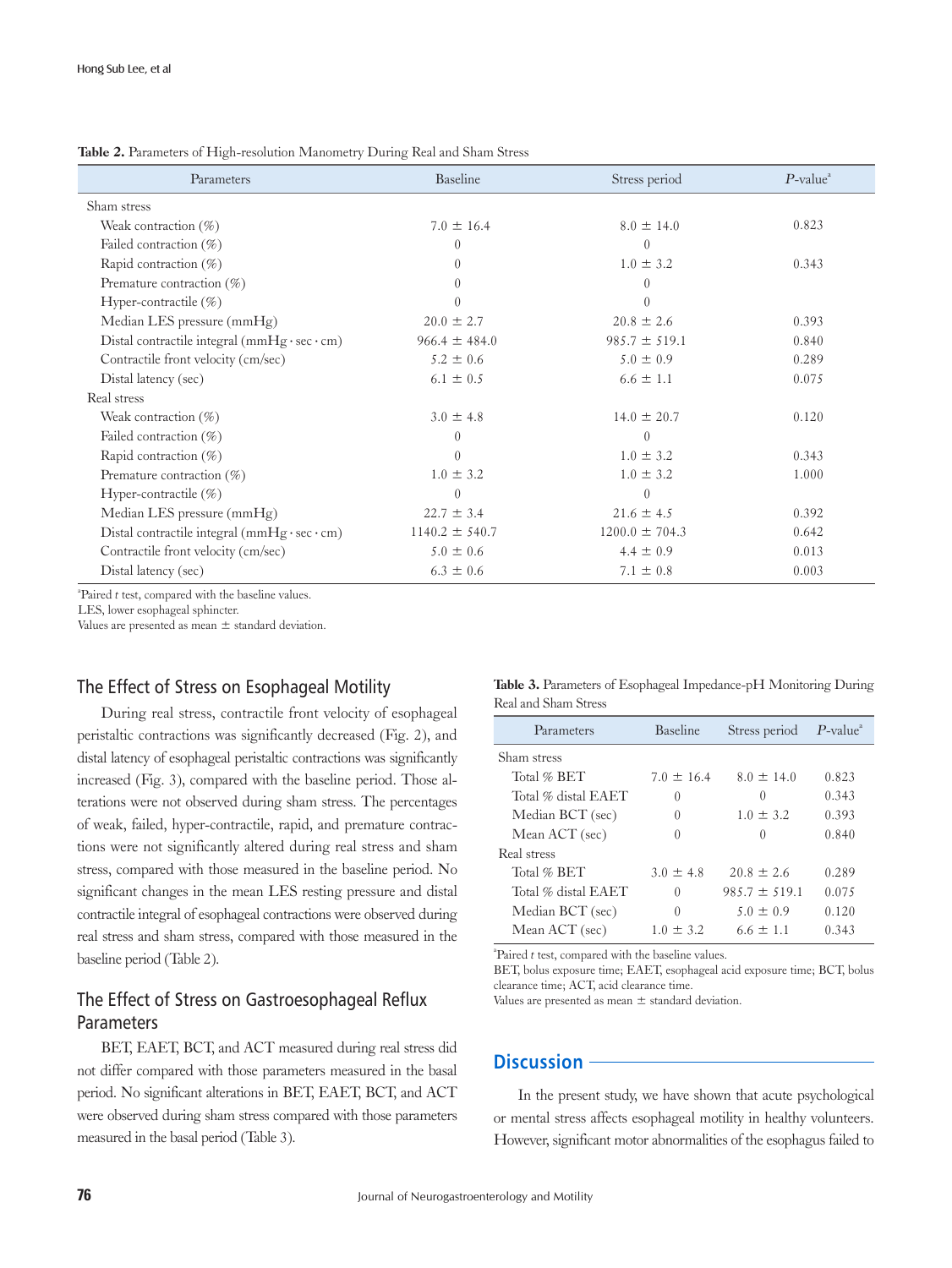be induced. Moreover, gastroesophageal reflux parameters were not significantly altered by this type of stress. These findings suggest that acute mild stress is not able to play a major role in the generation of abnormal esophageal motility or the induction of gastroesophageal reflux in healthy humans. Therefore, the exacerbation of heartburn by stress is more likely to be attributed to other factors such as the increase of esophageal sensitivity to reflux.

Psychological comorbidity is common in patients with GERD and associated with the poor response to proton pump inhibitor treatment.<sup>19</sup> The majority of patients who complain of heartburn believe that stress exacerbates their heartburn symptom. However, little research has been done to evaluate the effect of stress in exacerbating the symptoms of GERD. Data regarding the effect of stress on gastroesophageal reflux have shown controversial results. A previous study showed that cold stress decreases the postprandial rate of transient LES relaxations and reflux episodes in healthy humans.13 The findings of the present study failed to demonstrate this inhibitory effect of stress on gastroesophageal reflux. Although we expected the increase of reflux episodes and gastroesophageal reflux by acute stress, gastroesophageal reflux parameters were not significantly changed by acute stress. This finding suggests that the effect of stress in exacerbating the symptoms of GERD is not associated with motor abnormalities or the increase of gastroesophageal reflux. Evidence suggests that stressed individuals with GERD have increased symptom intensity, and heightened sensitivity to esophageal acid perfusion.<sup>10</sup> These findings were not observed in healthy controls. Patients with GERD may be more vulnerable to stress events than healthy individuals. The reasons why abnormal motility and gastroesophageal reflux were not induced by acute stress in the present study may be because the study subjects included were healthy volunteers. Further investigation in patients with GERD is warranted. Actually, it has been reported that psychological stress enhances the perception of symptoms in the absence of increased reflux in patients with GERD.<sup>9</sup>

A number of stress models have been used in human studies. In choosing a stress model, it should be considered whether the stress is acute or chronic, and if it is physical or psychological. Serum cortisol levels vary depending on the stressor type. $^{20}$  Thus, the gastrointestinal response to stress may be different according to the stressor type. Actually, it is reported that colonic motor responses may vary depending on psychological or physical stress.<sup>21</sup> The dichotomous listening has been used as a mild psychological stressor. Although it is a mild stressor, reproducible results of the dichotomous listening on gut sensitivity and motility have been reported.10-12,14,17,21-23 In the present study, acute auditory and visual

stress significantly altered the contractile front velocity and distal latency of esophageal peristaltic contractions, indicating that this type of stressor affects esophageal motility. However, it did not lead to the induction of abnormal motor patterns such as weak, failed, hyper-contractile, rapid, or premature contractions. Moreover, LES resting pressure and distal contractile integral of esophageal contractions were not significantly changed by this type of stressor. A previous study from our group regarding the effect of acute auditory stress on gastric motility failed to show the activation of hypothalamic-pituitary-adrenal axis by this stressor.<sup>17</sup> The mild feature of the stressor may explain the reason why abnormal motor patterns were not induced by real stress in the present study. One of the advantages of the dichotomous listening is that it is relatively mild and produces little threat to the subject's safety. In the present study, the visual stress was added to the auditory stress. Watching horror movies makes subjects feel more stressed and anxious.<sup>24</sup> and is known to be effective in inducing the psychological stress enough to decrease vagal activity.<sup>25</sup> Therefore, dichotomous listening with horror pictures appears to increase stress, whereas relaxing music with peaceful and beautiful pictures are likely to reduce stress. The influence of acute stress on vagal activity may be associated with the change in contractile front velocity and distal latency of esophageal peristaltic contractions.

To our best knowledge, this is the first study to use HRM and esophageal impedance-pH monitoring in the evaluation of the effect of stress on esophageal motility and gastroesophageal reflux. In previous studies regarding this topic, conventional manometry and esophageal pH monitoring were used. HRM is superior to conventional manometry in many ways, and can assess the effect of acute stress on esophageal motility more accurately than conventional manometry. Furthermore, esophageal impedance-pH monitoring has advantages over esophageal pH monitoring in evaluating gastroesophageal reflux parameters. The weakness in techniques may result in incorrect results, which may explain the controversial results of previous studies. A previous study showed that shortterm psychological stress decreased esophagogastric junction pressures through inhibition of the LES in healthy subjects, $26$  whereas another study revealed that cold stress decreased the postprandial rate of transient LES relaxations and reflux episodes in healthy humans. We failed to confirm a significant change in esophagogastric junction pressure due to acute stress. This may be partly attributed to the discrepancy in the technique of motility measurement. Dichotomous listening is reported to increase the perception of stimuli in different regions of the human colon.<sup>27</sup> On the other hand, the significant relationship between the presence of a severe, sustained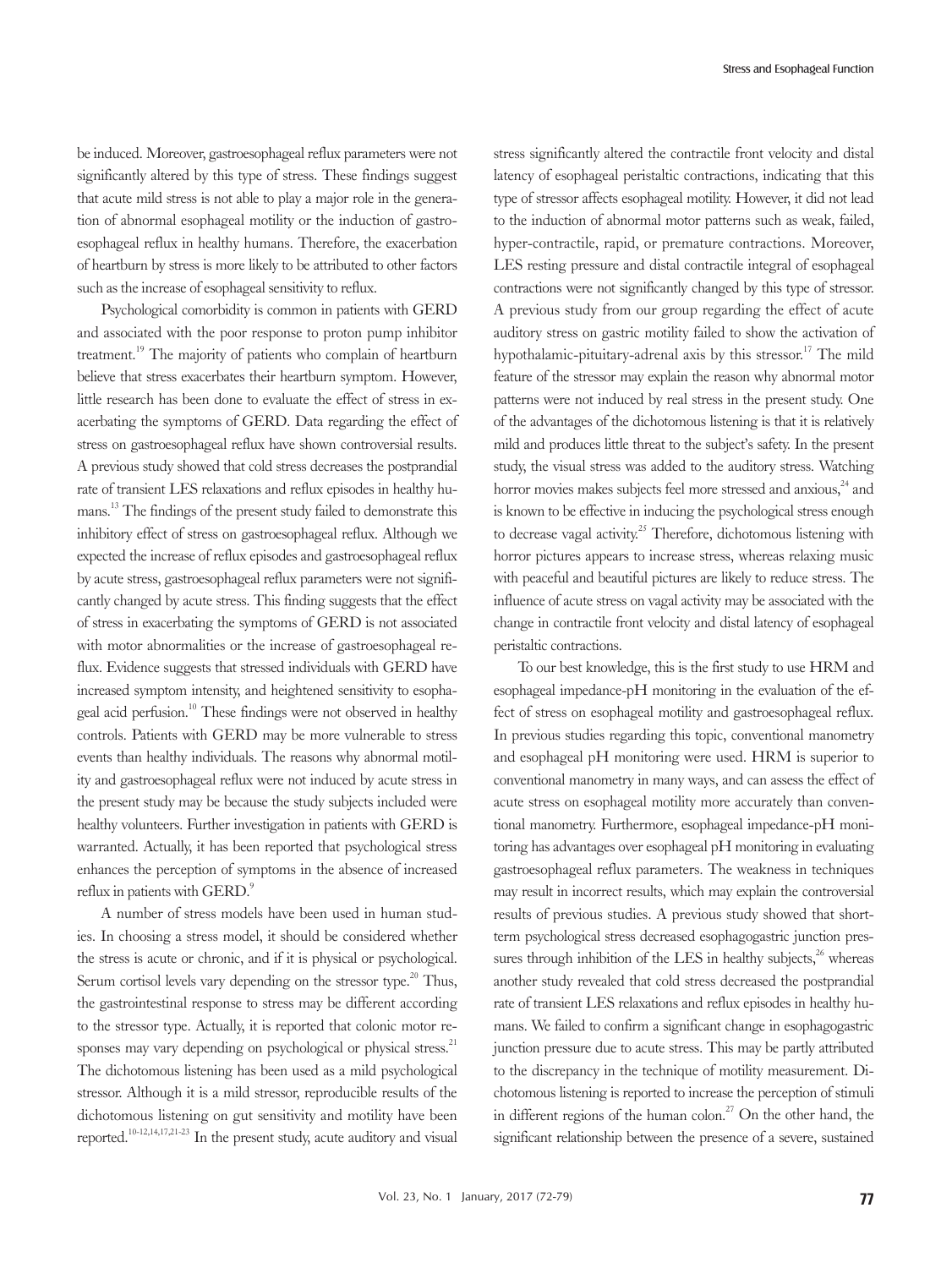life stress and increased severity of heartburn is also demonstrated.<sup>28</sup> Therefore, further investigations using strong or different stressors are required to clarify the effect of stress on esophageal motility and gastroesophageal reflux. Moreover, studies in patients with GERD for the evaluation of the effect of stress in exacerbating the symptoms associated with gastroesophageal reflux are warranted.

One of the limitations of this study was that we did not evaluate the change of the functions of the autonomic nervous system and the hypothalamic-pituitary-adrenal axis.<sup>29</sup> We did not measure serum cortical levels to avoid stress by blood sampling and interruption of the protocol by blood sampling or testing of the autonomic nervous system function. Another limitation was that we used acute psychological stressors alone. Further studies using various types of acute and chronic stressors are required. Third, the sex difference of enrolled participants may have affected the results. In the present study, more male participants were enrolled in the study than female participants. Males are less likely to be affected by stress than females.

In conclusion, acute auditory and visual stress seems to affect esophageal body motility. However, it does not induce significant motor abnormalities or increase the gastroesophageal reflux in healthy humans. Further investigation regarding the effect of stress in patients with GERD is warranted.

#### Financial support: None.

#### Conflicts of interest: None.

Author contributions: Kwang Jae Lee designed the protocol, conducted the study, collected and interpreted data, and drafted the manuscript; Hong Sub Lee conducted the study, collected and interpreted data, and drafted the manuscript; and Chung Kyun Noh conducted the study and collected data.

# **References**

- 1. Mönnikes H, Tebbe JJ, Hildebrandt M, et al. Role of stress in functional gastrointestinal disorders. Evidence for stress-induced alterations in gastrointestinal motility and sensitivity. Dig Dis 2001;19:201-211.
- 2. Bhatia V, Tandon RK. Stress and the gastrointestinal tract. J Gastroenterol Hepatol 2005;20:332-339.
- 3. Stam R, Croiset G, Akkermans LM, Wiegant VM. Sensitization of the colonic response to novel stress after previous stressful experience. Am J Physiol 1996;271(5 Pt 2):R1270-R1273.
- 4. Tsukada F, Nagura Y, Abe S, Sato N, Ohkubo Y. Effect of restraint and

footshock stress and norepinephrine treatment on gastric emptying in rats. Biol Pharm Bull 2003;26:368-370.

- 5. Jung YS, Kim MY, Lee HS, Park SL, Lee KJ. Effect of DA-9701, a novel prokinetic agent, on stress-induced delayed gastric emptying and hormonal changes in rats. Neurogastroenterol Motil 2013;25:254-259, e166.
- 6. Song EM, Jung HK, Jung JM. The association between reflux esophagitis and psychosocial stress. Dig Dis Sci 2013;58:471-477.
- 7. Johnston BT, McFarland RJ, Collins JS, Love AH. Effects of acute stress on oesophageal motility in patients with gastro-oesophageal reflux disease. Gut 1996;38:492-497.
- 8. Richter JE, Bradley LC. Psychophysiological interactions in esophageal diseases. Semin Gastrointest Dis 1996;7:169-184.
- 9. Wright CE, Ebrecht M, Mitchell R, Anggiansah A, Weinman J. The effect of psychological stress on symptom severity and perception in patients with gastro-oesophageal reflux. J Psychosom Res 2005;59:415- 424.
- 10. Fass R, Naliboff BD, Fass SS, et al. The effect of auditory stress on perception of intraesophageal acid in patients with gastroesophageal reflux disease. Gastroenterology 2008;134:696-705.
- 11. Anderson KO, Dalton CB, Bradley LA, Richter JE. Stress induces alteration of esophageal pressures in healthy volunteers and non-cardiac chest pain patients. Dig Dis Sci 1989;34:83-91.
- 12. Johnston BT, McFarland RJ, Collins JS, Love AH. Effect of acute stress on oesophageal motility in patients with gastro-oesophageal reflux disease. Gut 1996;38:492-497.
- 13. Penagini R, Bartesaghi B, Bianchi PA. Effect of cold stress on postprandial lower esophageal sphincter competence and gastroesophageal reflux in healthy subjects. Dig Dis Sci 1992;37:1200-1205.
- 14. Gonlachanvit S, Rhee J, Sun WM, Chey WD. Effect of acute acoustic stress on anorectal function and sensation in healthy humans. Neurogastroenterol Motil 2005;17:222-228.
- 15. McRae S, Younger K, Thompson DG, Wingate DL. Sustained mental stress alters human jejunal motor activity. Gut 1982;23:404-409.
- 16. Cherry C. Some experiments on the recognition of speech with one and two ears. J Acoust Soc Am 1953;25:975-979.
- 17. Lee HS, An YS, Kang J, Yoo JH, Lee KJ. Effect of acute auditory stress on gastric motor responses to a meal in healthy volunteers. J Gastroenterol Hepatol 2013;28:1699-1704.
- 18. Bredenoord AJ, Fox M, Kahrilas PJ, Pandolfino JE, Schwizer W, Smout AJ. Chicago classification criteria of esophageal motility disorders defined in high resolution esophageal pressure topography. Neurogastroenterol Motil 2012;24(suppl 1):57-65.
- 19. Mizyed I, Fass SS, Fass R. Review article: gastro-oesophageal reflux disease and psychological comorbidity. Aliment Pharmacol Ther 2009;29:351-358.
- 20. Dickerson SS, Kemeny ME. Acute stressors and cortisol responses: a theoretical integration and synthesis of laboratory research. Psychol Bull 2004;130:355-391.
- 21. Rao SS, Hatfield RA, Suls JM, Chamberlain MJ. Psychological and physical stress induce differential effects on human colonic motility. Am J Gastroenterol 1998;93:985-990.